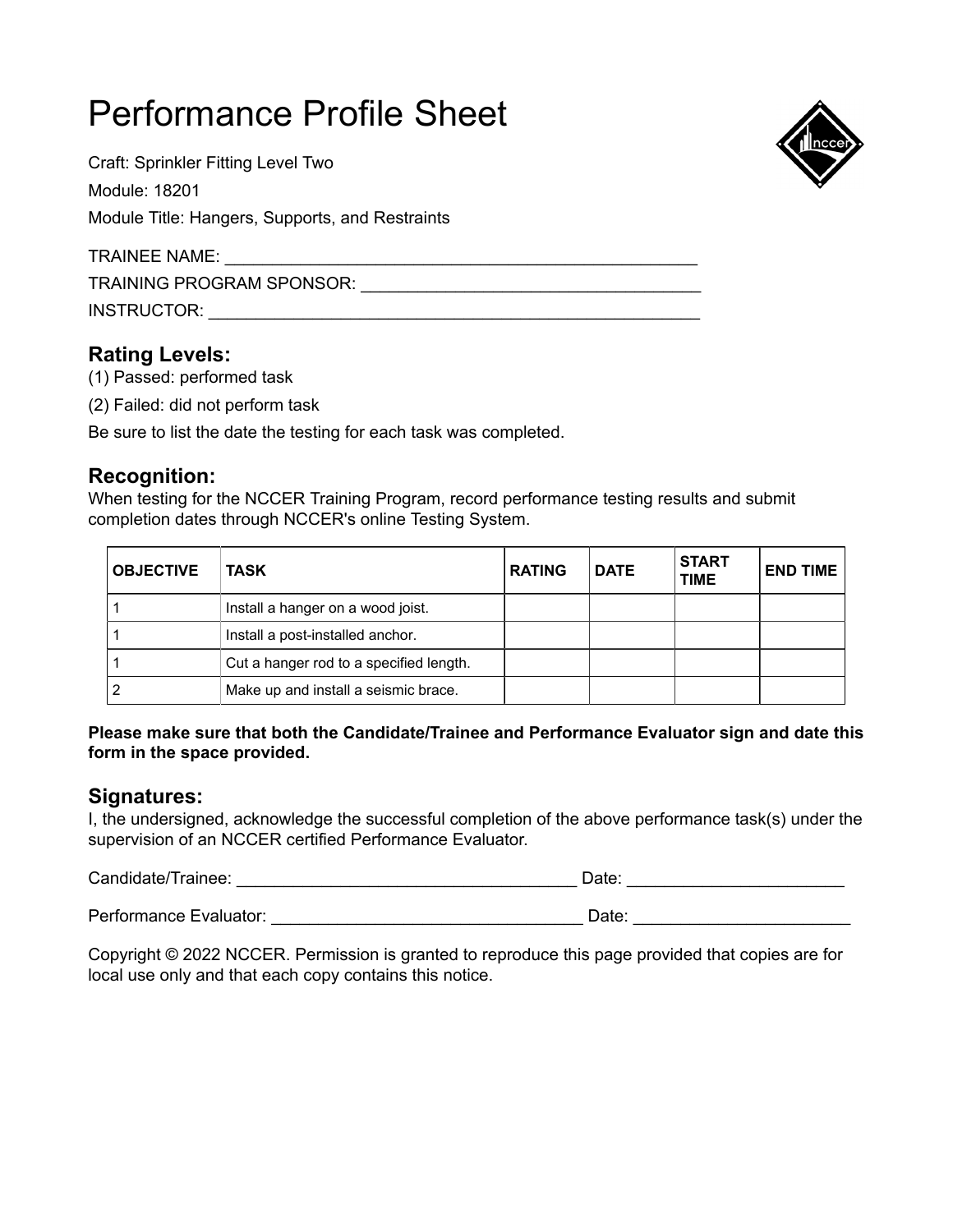Craft: Sprinkler Fitting Level Two Module: 18202

Module Title: General Purpose Valves

TRAINEE NAME:

TRAINING PROGRAM SPONSOR: \_\_\_\_\_\_\_\_\_\_\_\_\_\_\_\_\_\_\_\_\_\_\_\_\_\_\_\_\_\_\_\_\_\_\_\_

INSTRUCTOR: \_\_\_\_\_\_\_\_\_\_\_\_\_\_\_\_\_\_\_\_\_\_\_\_\_\_\_\_\_\_\_\_\_\_\_\_\_\_\_\_\_\_\_\_\_\_\_\_\_\_\_\_

### **Rating Levels:**

- (1) Passed: performed task
- (2) Failed: did not perform task

Be sure to list the date the testing for each task was completed.

### **Recognition:**

When testing for the NCCER Training Program, record performance testing results and submit completion dates through NCCER's online Testing System.

| <b>OBJECTIVE</b> | ∣ TASK                                 | <b>RATING</b> | <b>DATE</b> | <b>START</b><br><b>TIME</b> | <b>END TIME</b> |
|------------------|----------------------------------------|---------------|-------------|-----------------------------|-----------------|
|                  | Install a gate valve.                  |               |             |                             |                 |
|                  | Install a supervisory (tamper) switch. |               |             |                             |                 |
|                  | Install a butterfly valve.             |               |             |                             |                 |

#### **Please make sure that both the Candidate/Trainee and Performance Evaluator sign and date this form in the space provided.**

### **Signatures:**

I, the undersigned, acknowledge the successful completion of the above performance task(s) under the supervision of an NCCER certified Performance Evaluator.

Candidate/Trainee: \_\_\_\_\_\_\_\_\_\_\_\_\_\_\_\_\_\_\_\_\_\_\_\_\_\_\_\_\_\_\_\_\_\_\_\_ Date: \_\_\_\_\_\_\_\_\_\_\_\_\_\_\_\_\_\_\_\_\_\_\_

Performance Evaluator: \_\_\_\_\_\_\_\_\_\_\_\_\_\_\_\_\_\_\_\_\_\_\_\_\_\_\_\_\_\_\_\_\_ Date: \_\_\_\_\_\_\_\_\_\_\_\_\_\_\_\_\_\_\_\_\_\_\_

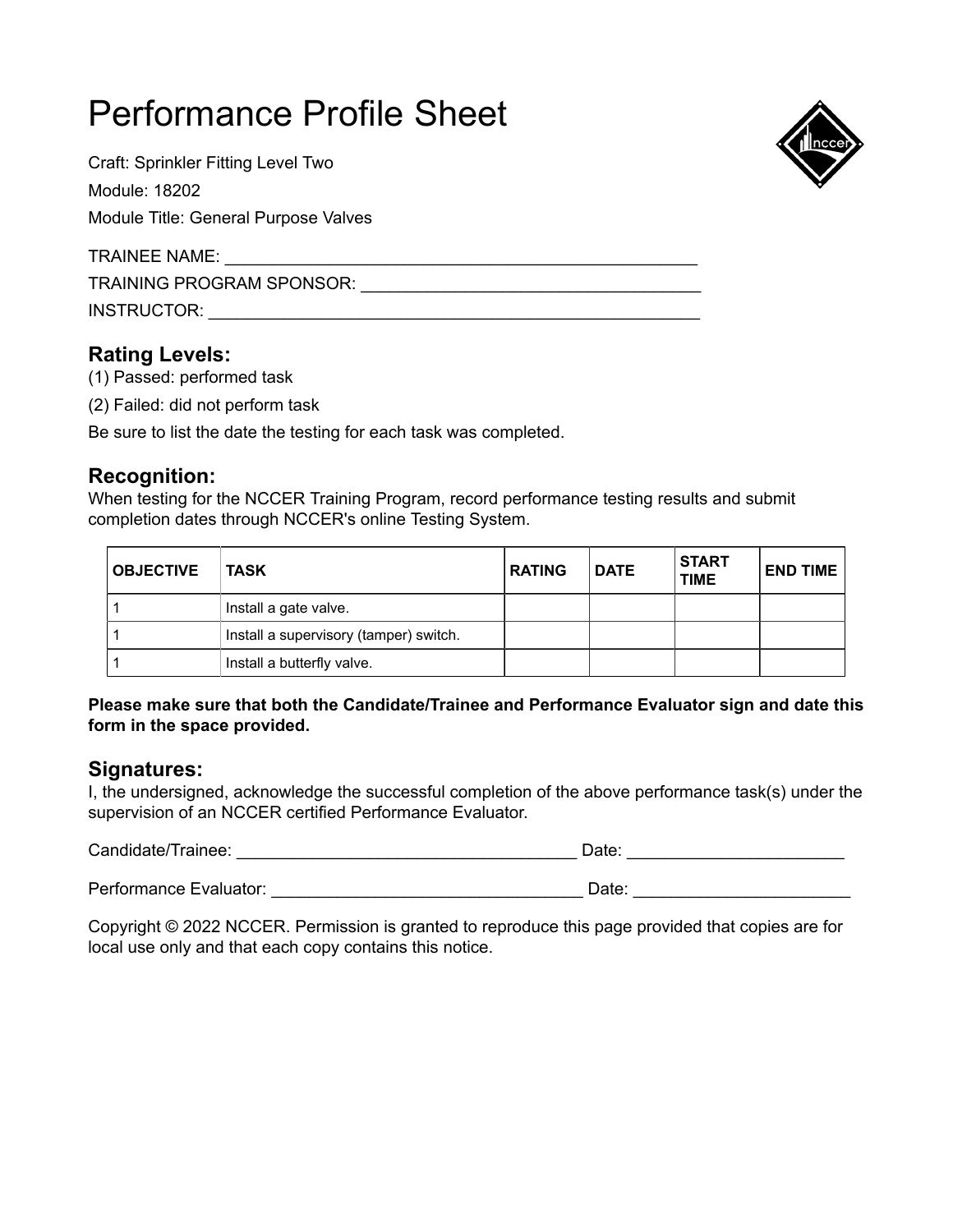

Module 18203 has no Performance Profile Sheet; performance testing is not required for this module.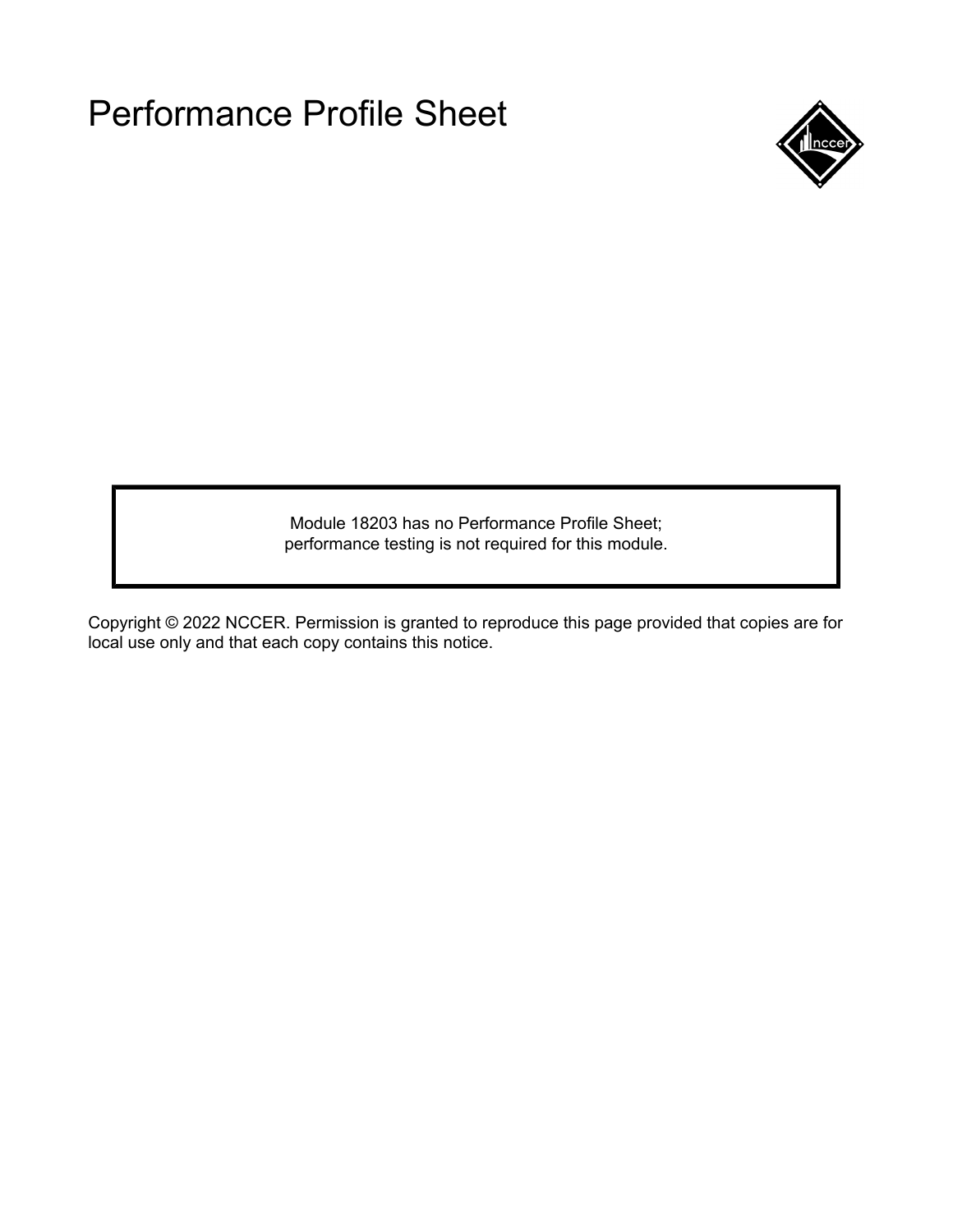Craft: Sprinkler Fitting Level Two

Module: 18204

Module Title: Shop Drawings

TRAINEE NAME: \_\_\_\_\_\_\_\_\_\_\_\_\_\_\_\_\_\_\_\_\_\_\_\_\_\_\_\_\_\_\_\_\_\_\_\_\_\_\_\_\_\_\_\_\_\_\_\_\_\_

TRAINING PROGRAM SPONSOR: \_\_\_\_\_\_\_\_\_\_\_\_\_\_\_\_\_\_\_\_\_\_\_\_\_\_\_\_\_\_\_\_\_\_\_\_

INSTRUCTOR: \_\_\_\_\_\_\_\_\_\_\_\_\_\_\_\_\_\_\_\_\_\_\_\_\_\_\_\_\_\_\_\_\_\_\_\_\_\_\_\_\_\_\_\_\_\_\_\_\_\_\_\_

## **Rating Levels:**

(1) Passed: performed task

(2) Failed: did not perform task

Be sure to list the date the testing for each task was completed.

## **Recognition:**

When testing for the NCCER Training Program, record performance testing results and submit completion dates through NCCER's online Testing System.

| <b>OBJECTIVE</b> | TASK                                                                                                                                                                                                       | <b>RATING</b> | <b>DATE</b> | <b>START</b><br><b>TIME</b> | <b>END TIME</b> |
|------------------|------------------------------------------------------------------------------------------------------------------------------------------------------------------------------------------------------------|---------------|-------------|-----------------------------|-----------------|
|                  | Use an instructor-supplied shop drawing<br>to identify various types of information, in-<br>cluding the sprinkler legend, title block,<br>north arrow, sprinkler type and tempera-<br>ture, and pipe size. |               |             |                             |                 |

#### **Please make sure that both the Candidate/Trainee and Performance Evaluator sign and date this form in the space provided.**

## **Signatures:**

I, the undersigned, acknowledge the successful completion of the above performance task(s) under the supervision of an NCCER certified Performance Evaluator.

Candidate/Trainee: \_\_\_\_\_\_\_\_\_\_\_\_\_\_\_\_\_\_\_\_\_\_\_\_\_\_\_\_\_\_\_\_\_\_\_\_ Date: \_\_\_\_\_\_\_\_\_\_\_\_\_\_\_\_\_\_\_\_\_\_\_

Performance Evaluator: \_\_\_\_\_\_\_\_\_\_\_\_\_\_\_\_\_\_\_\_\_\_\_\_\_\_\_\_\_\_\_\_\_ Date: \_\_\_\_\_\_\_\_\_\_\_\_\_\_\_\_\_\_\_\_\_\_\_

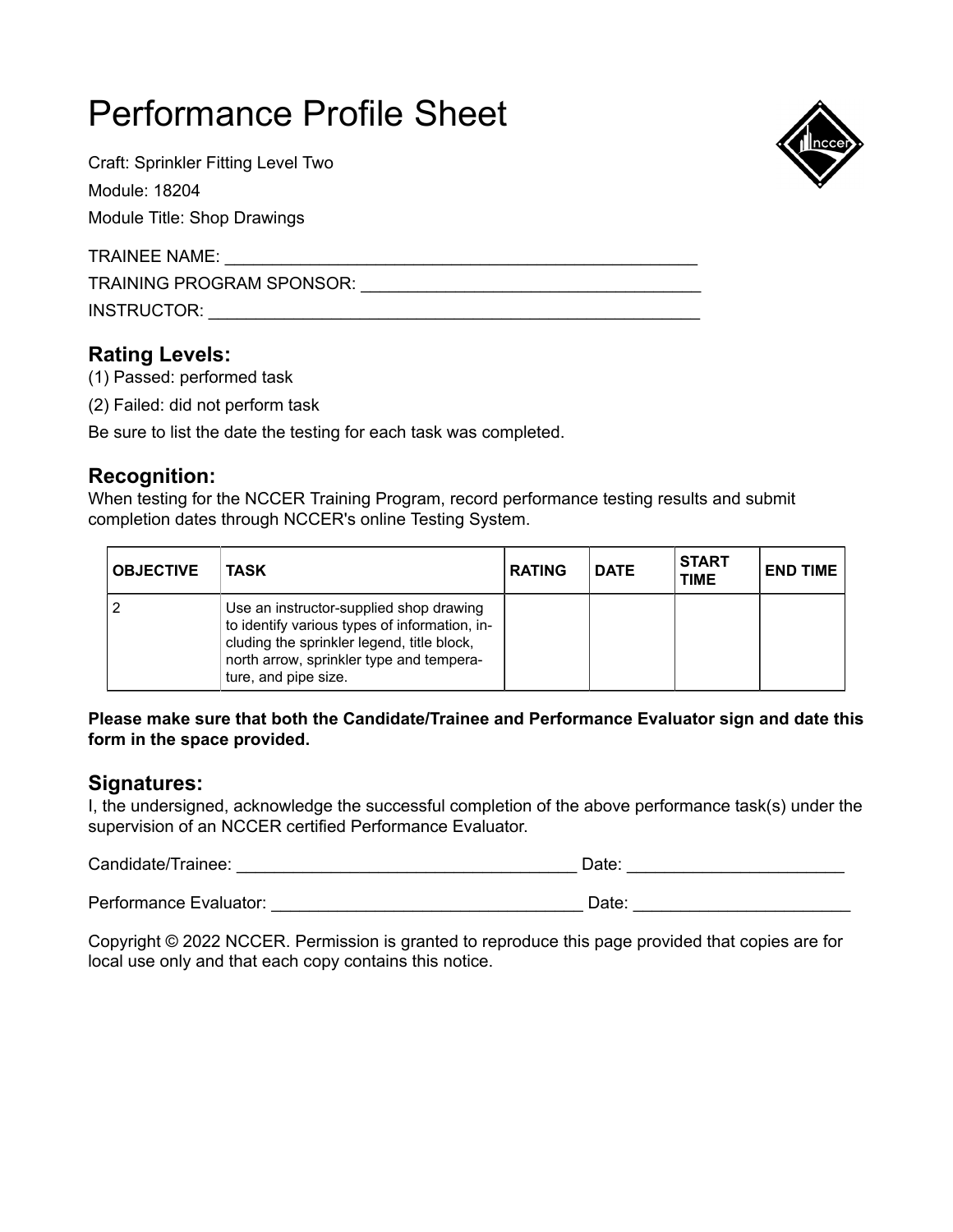Craft: Sprinkler Fitting Level One Module: 18205 Module Title: Standard Spray Sprinklers

TRAINEE NAME: \_\_\_\_\_\_\_\_\_\_\_\_\_\_\_\_\_\_\_\_\_\_\_\_\_\_\_\_\_\_\_\_\_\_\_\_\_\_\_\_\_\_\_\_\_\_\_\_\_\_

TRAINING PROGRAM SPONSOR: \_\_\_\_\_\_\_\_\_\_\_\_\_\_\_\_\_\_\_\_\_\_\_\_\_\_\_\_\_\_\_\_\_\_\_\_

INSTRUCTOR: \_\_\_\_\_\_\_\_\_\_\_\_\_\_\_\_\_\_\_\_\_\_\_\_\_\_\_\_\_\_\_\_\_\_\_\_\_\_\_\_\_\_\_\_\_\_\_\_\_\_\_\_

## **Rating Levels:**

- (1) Passed: performed task
- (2) Failed: did not perform task

Be sure to list the date the testing for each task was completed.

## **Recognition:**

When testing for the NCCER Training Program, record performance testing results and submit completion dates through NCCER's online Testing System.

| <b>OBJECTIVE</b> | <b>TASK</b>                                                                                                                           | <b>RATING</b> | <b>DATE</b> | <b>START</b><br><b>TIME</b> | <b>END TIME</b> |
|------------------|---------------------------------------------------------------------------------------------------------------------------------------|---------------|-------------|-----------------------------|-----------------|
|                  | Given an instructor-supplied obstruc-<br>tion scenario, space a standard cov-<br>erage spray sprinkler to avoid the ob-<br>struction. |               |             |                             |                 |
|                  | Determine the maximum sprinkler<br>spacing based on different types of<br>construction.                                               |               |             |                             |                 |

#### **Please make sure that both the Candidate/Trainee and Performance Evaluator sign and date this form in the space provided.**

### **Signatures:**

I, the undersigned, acknowledge the successful completion of the above performance task(s) under the supervision of an NCCER certified Performance Evaluator.

Candidate/Trainee: \_\_\_\_\_\_\_\_\_\_\_\_\_\_\_\_\_\_\_\_\_\_\_\_\_\_\_\_\_\_\_\_\_\_\_\_ Date: \_\_\_\_\_\_\_\_\_\_\_\_\_\_\_\_\_\_\_\_\_\_\_

Performance Evaluator: \_\_\_\_\_\_\_\_\_\_\_\_\_\_\_\_\_\_\_\_\_\_\_\_\_\_\_\_\_\_\_\_\_ Date: \_\_\_\_\_\_\_\_\_\_\_\_\_\_\_\_\_\_\_\_\_\_\_

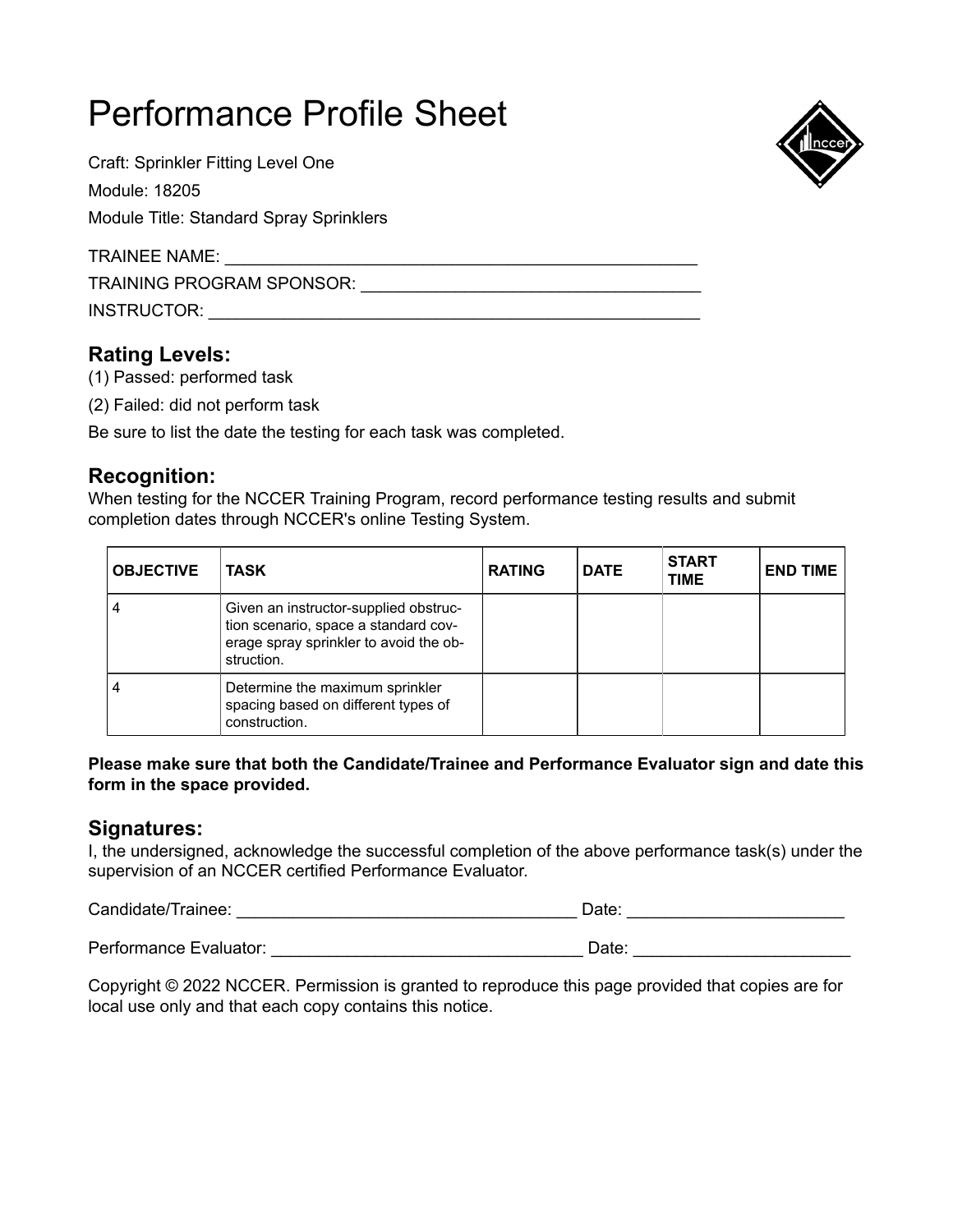Craft: Sprinkler Fitting Level Two Module: 18206 Module Title: Wet Pipe Sprinkler Systems

TRAINEE NAME: \_\_\_\_\_\_\_\_\_\_\_\_\_\_\_\_\_\_\_\_\_\_\_\_\_\_\_\_\_\_\_\_\_\_\_\_\_\_\_\_\_\_\_\_\_\_\_\_\_\_

TRAINING PROGRAM SPONSOR: \_\_\_\_\_\_\_\_\_\_\_\_\_\_\_\_\_\_\_\_\_\_\_\_\_\_\_\_\_\_\_\_\_\_\_\_

INSTRUCTOR: \_\_\_\_\_\_\_\_\_\_\_\_\_\_\_\_\_\_\_\_\_\_\_\_\_\_\_\_\_\_\_\_\_\_\_\_\_\_\_\_\_\_\_\_\_\_\_\_\_\_\_\_

## **Rating Levels:**

- (1) Passed: performed task
- (2) Failed: did not perform task

Be sure to list the date the testing for each task was completed.

## **Recognition:**

When testing for the NCCER Training Program, record performance testing results and submit completion dates through NCCER's online Testing System.

| <b>OBJECTIVE</b> | <b>TASK</b>                                                                                                         | <b>RATING</b> | <b>DATE</b> | <b>START</b><br><b>TIME</b> | <b>END TIME</b> |
|------------------|---------------------------------------------------------------------------------------------------------------------|---------------|-------------|-----------------------------|-----------------|
|                  | Complete a Contractor's Material and Test<br>Certificate for Aboveground Piping for a<br>wet pipe sprinkler system. |               |             |                             |                 |

#### **Please make sure that both the Candidate/Trainee and Performance Evaluator sign and date this form in the space provided.**

#### **Signatures:**

I, the undersigned, acknowledge the successful completion of the above performance task(s) under the supervision of an NCCER certified Performance Evaluator.

Candidate/Trainee: example and the contract of the Date: example and the Date:  $\Box$ 

Performance Evaluator: etc. and the example of the example of the example of the example of the example of the example of the example of the example of the example of the example of the example of the example of the exampl